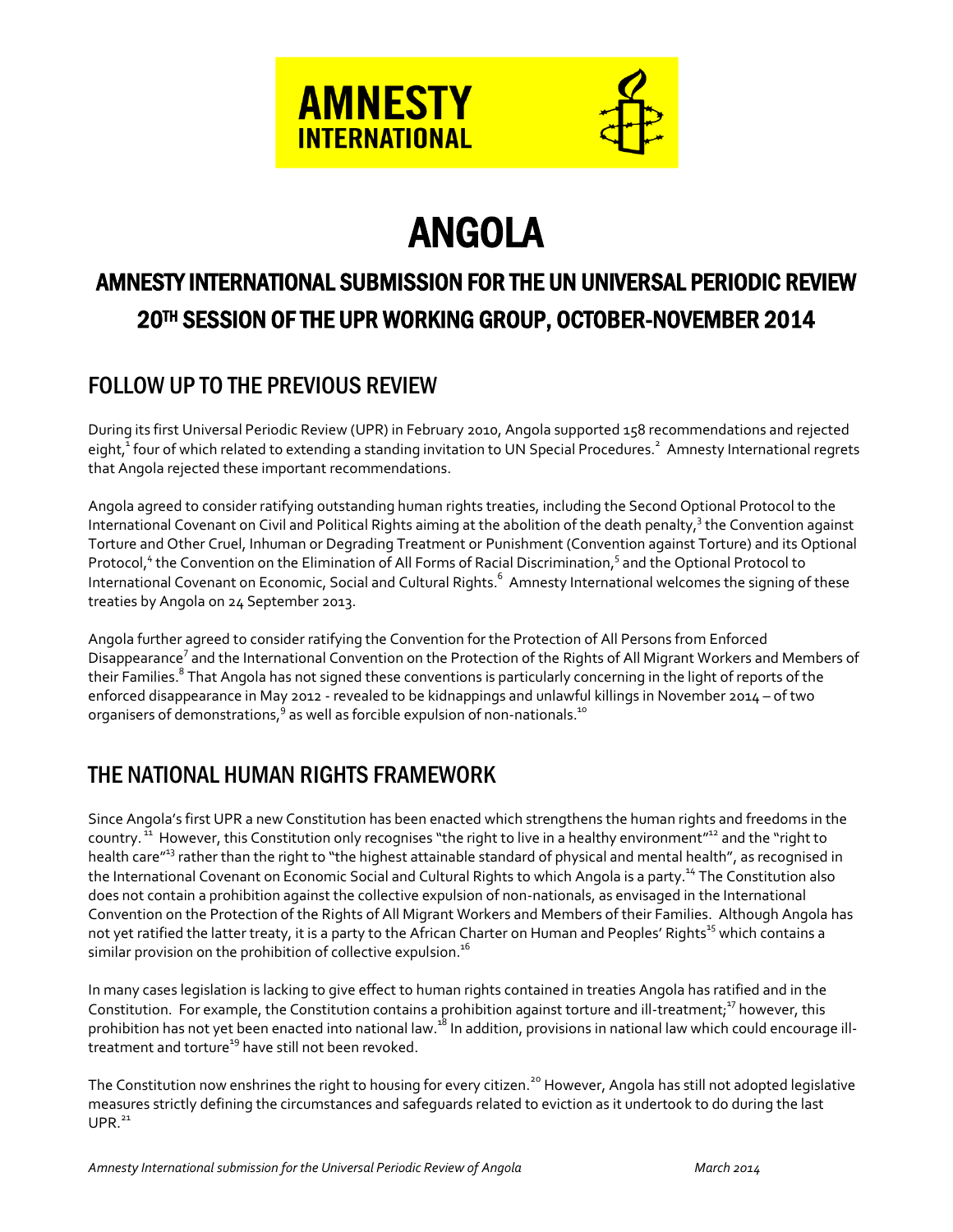### THE HUMAN RIGHTS SITUATION ON THE GROUND

Angola has not fulfilled its commitment to investigate and end arbitrary arrests, detentions and torture.<sup>22</sup> Police and security forces continue to violate human rights with the same apparent impunity that marked the last review period. Forced evictions continue to occur despite Angola's acceptance of recommendations to "adopt legislative measures strictly defining the circumstances and safeguards related to eviction, and to stop all forced evictions until such measures are in place."<sup>23</sup> Furthermore, the authorities have intensified the suppression of freedom of association and assembly, as well as freedom of expression and freedom of the press despite agreeing to "ensure respect throughout the country for freedom of expression" and to allow groups and individuals to "participate freely in the political process, without fear of retribution" at its previous review.<sup>24</sup>

### **Human rights violations by police and security forces**

Police and security forces continue to carry out arbitrary arrests and detentions as well as acts of torture and ill-treatment against individuals in detention.<sup>25</sup> Many of the cases of arbitrary arrest, detention, torture and ill-treatment have been against demonstrators, but police have also been implicated in the beating of individuals who were not involved in the demonstrations, including prisoners. In January and August 2013, two leaked video footages showed prison guards, police and, on one occasion, fire brigade officials, brutally beating prisoners in the Viana and Luanda Central Prisons. A number of officials were dismissed, suspended or faced disciplinary proceedings following these leaks. However, it is not clear whether criminal proceedings were instituted.

On 22 November 2012, nine men of Congolese decent were arrested, held incommunicado and reportedly ill-treated. Although no longer held incommunicado they reportedly remain in detention without trial, apparently on suspicion of attempting to de-stabilize the government of the Democratic Republic of Congo.<sup>26</sup>

Police and other security forces have also used excessive force against and ill-treated street vendors in Luanda, peaceful demonstrators,<sup>27</sup> and non-nationals in the course of forcibly expelling them from the country.<sup>28</sup> In addition, Amnesty International has received reports of at least 19 individuals killed at the hands of the police between 2010 and December 2013 in circumstance which appear to be unlawful.<sup>29</sup>

As far as Amnesty International is aware, no police officer or security agent has been brought to justice for these killings, the excessive use of force, ill-treatment, or arbitrary arrests and detentions.

#### **Forced evictions**

Forced evictions continue with the most recent, at the time of writing, having taken place on 3 January 2014 in Bairro A Resistencia, Cabinda Province, affecting 22 families. In addition, there have been large-scale evictions since Angola's last review, including of 700 families in Luanda in February 2013,<sup>30</sup> and of 3,000 families in Huíla province in March 2010.<sup>31</sup>

The risk of forced evictions remains, including for those who have previously been evicted. In October 2011, at least 25 families who had been forcibly evicted in Lubango in March 2010 were once again forcibly evicted from their homes. $^{32}$ 

Those forcibly evicted are left without shelter, access to drinking water or sanitation. To date, the authorities have done little to assist those left destitute by forced evictions. In June 2011, the government announced that over 450 families in Luanda whose homes had been demolished between 2004 and 2006 were to be rehoused as of September 2011.<sup>33</sup> However, none of them have as yet been rehoused.

#### **Suppression of freedom of association and assembly**

Although by law demonstrations do not require authorisation,<sup>34</sup> the authorities often refuse to allow them to take place. Since 7 March 2011, youths, mainly in Luanda, regularly attempt to hold peaceful demonstrations to call for the resignation of President José Eduardo dos Santos, and to raise human rights and social justice concerns. During these demonstrations police carry out arbitrary arrest and detentions, punch and kick, and use dogs, truncheons, batons, metal rods and butts of firearm against peaceful demonstrators.

*Amnesty International submission for the Universal Periodic Review of Angola March 2014*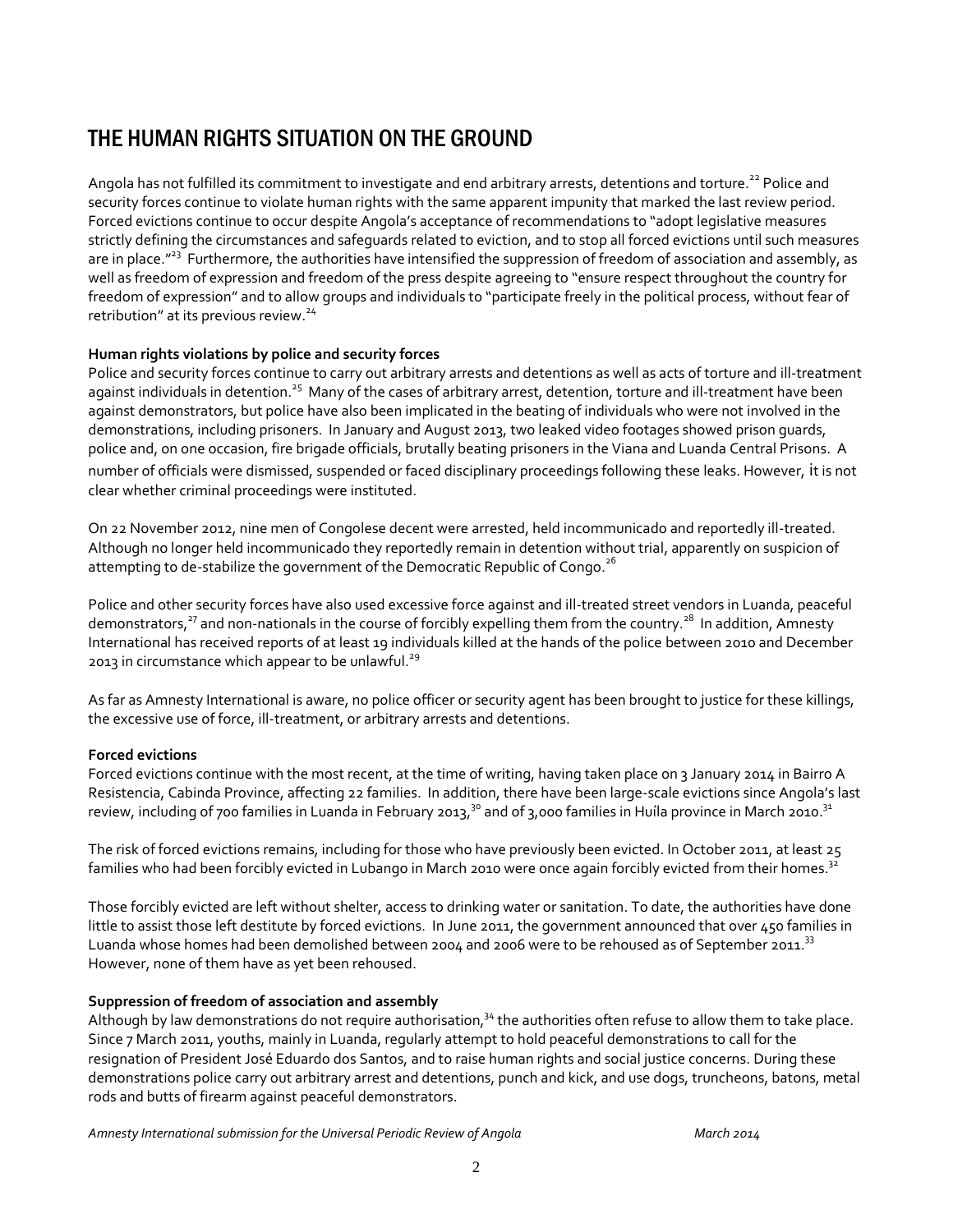The majority of those arrested are later released without charge, while others are charged before being conditionally released. Many of them still have criminal charges pending against them.<sup>35</sup> In one instance some of those tried were acquitted<sup>36</sup> while others had their convictions overturned by the Supreme Court.<sup>37</sup>

Individuals known colloquially as "Kaenches", believed to be members of the State Information and Security Services, regularly carry out acts of vandalism and violence against demonstrators, and with impunity. The organisers of demonstrations face intimidation and harassment, including beatings and death threats directed at themselves and their relatives.<sup>38</sup> In May 2012, several organisers were attacked by the "Kaenches" while meeting in a private home.<sup>39</sup> Also in May 2012, "Kaenches" kidnapped two of the organisers of a demonstration, Silva Alves Kamulingue and Isaías Sebastião Cassule.<sup>40</sup> In November 2013, the Public Prosecution Service publicly confirmed that four state agents had been arrested for their kidnapping and murder.<sup>41</sup>

The authorities have also refused to allow other demonstrations to take place, including against forced evictions, $^{42}$  and police use excessive force during such demonstrations.<sup>43</sup>

### **Suppression of freedom of expression and freedom of the press**

The authorities continue to arbitrarily arrest and detain individuals in Cabinda for peacefully expressing their view that Cabinda should not be part of Angola. Amnesty International delegates have spoken to a number of Angolan authorities who are of the opinion that the peaceful expression of the view that a certain part of the country should be independent is a violation of Article  $5(6)$  of the Constitution.<sup>44</sup>

Similar arrests have been carried out in the Lunda Norte and Lunda Sul provinces against members of the Commission of the Legal Sociological Manifesto of the Lunda-Tchokwe Protectorate (*Comissão do Manifesto Jurídico Sociológico do Protectorado da Lunda-Tchókwe* – CMJSP-Lunda). Since April 2009, 38 members of the Commission have been arrested, detained, charged with, and in some cases convicted of state security crimes. All but five were released before 2012. In February 2012, the UN Working Group on Arbitrary Detention asked the authorities to release and ensure reparations to the remaining five members of the Commission imprisoned in circumstances which it considered arbitrary. Despite this, and the undertaking by the Angolan authorities in the context of the previous UPR,<sup>45</sup> it was not until 13 November 2013 the authorities finally released the last five members of the Commission.

The authorities also continue to place restrictions on press freedom. Journalists face harassment, arbitrary detention, beatings, as well as confiscation or destruction of their properties while covering news stories. This has been particularly evident in the context of demonstrations. On 11 November 2011, a journalist from *Rádio Ecclesia* was dragged away by police as he tried to cover a demonstration. On 3 December 2011, two other journalists, Rafael Marques and a journalist from *Novo Jornal* were arrested while covering a demonstration. On 30 March 2013, police threatened journalists and told them to leave the area of a planned demonstration. And following demonstrations on 19 September 2013, journalists Rafael Marques, Coque Mukuta and Alexandre Solombe were arrested while interviewing demonstrators who had just been released. All three of them were detained, beaten and stamped on by police before being released four hours later.

The government also uses criminal defamation laws to restrict the right to freedom of expression. Journalists have been sentenced to imprisonment for defamation of public officials. For example, on 7 February 2013, radio journalist Queirós Anastácio Chiluvia was convicted of defamation, offending the police and working illegally as a journalist for broadcasting the shouts of detainees calling for help for a detainee who was apparently very ill. He was given a six-month sentence suspended for two years.<sup>46</sup>

In October 2011, William Tonet, director and owner of the newspaper *Folha 8*, was convicted of defamation against three army generals back in 2007. He was reportedly sentenced to one year's imprisonment suspended for two years and a fine of 10 million kwanzas (over US\$100,000). William Tonet has lodged an appeal but to date no decision has been made. Also in March 2011, *Voice of America* correspondent Armando Chicoca was convicted of defamation and sentenced to one year's imprisonment. The charges against him related to two articles he had written about alleged sexual harassment and corruption by the President of the Namibe Provincial Court. Armando Chicoca was conditionally released on bail in April 2011 pending an appeal. To date no decision has been made on his case.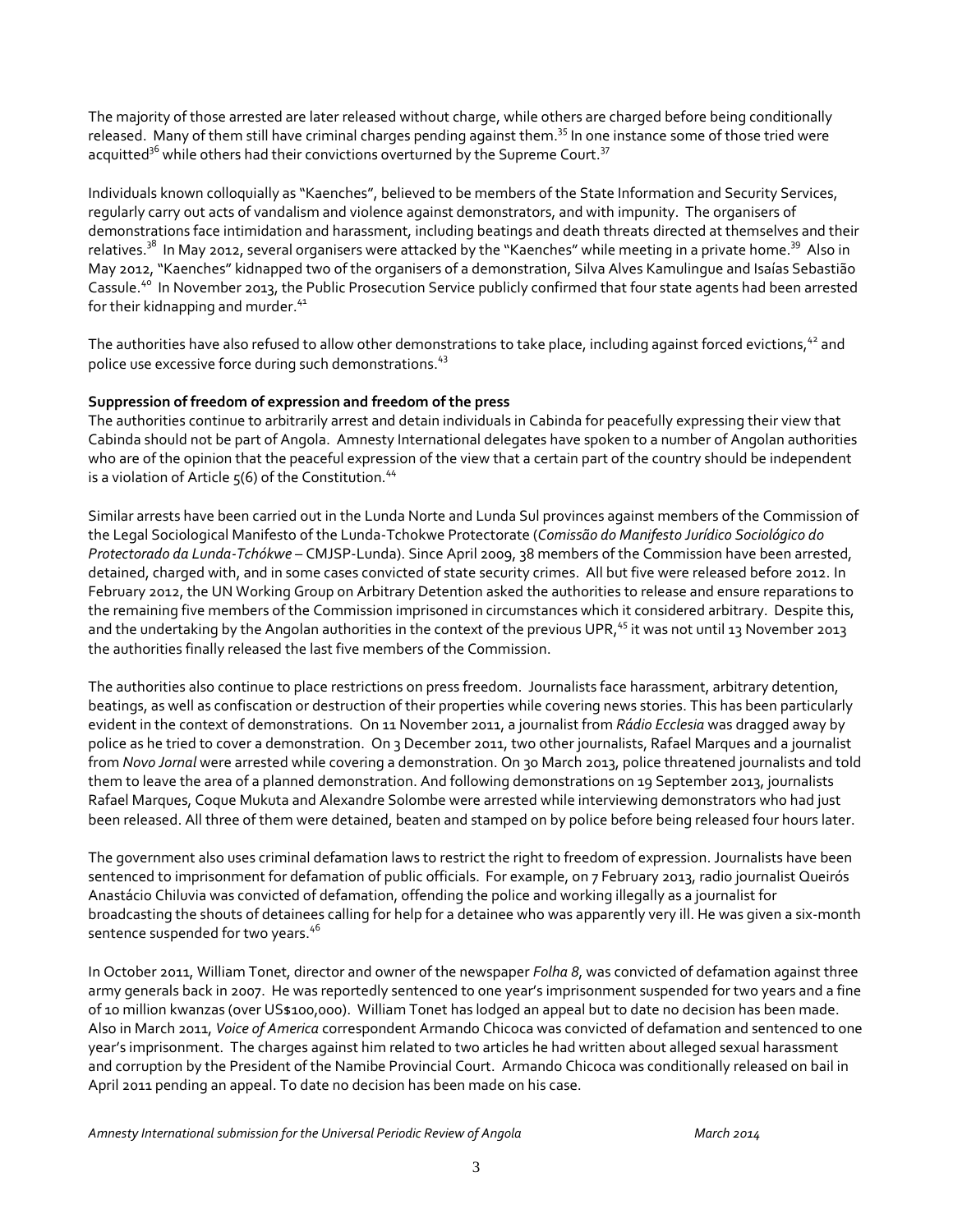Charges of criminal defamation have not been restricted to journalists. On 12 September 2013, police arrested and detained 17-year-old Manuel Nito Alves for commissioning T-shirts printed with words insulting to President José Eduardo dos Santos. He was held in detention on suspicion of crimes against the security of the state, but was not charged or tried for almost two months before being conditionally released on 8 November 2013.<sup>47</sup> He still faces criminal defamation charges in relation to the T-shirts.

### RECOMMENDATIONS FOR ACTION BY THE STATE UNDER REVIEW

### **Amnesty International calls on the government of Angola:**

### *The national human rights framework*

- To incorporate into domestic law the provisions of international human rights standards, including right to the highest attainable standard of physical and mental health, and the prohibition against the collective expulsion of non-nationals, as accepted in the previous review;
- **To ensure the process of ratification of human rights treaties signed by Angola in 2014 is completed in** accordance with Angola's undertaking in its 2010 UPR.

### *Human rights violations by the police and security forces*

- To ensure that prompt, impartial and thorough investigations are carried out into all allegations of human rights violations by security forces and that the perpetrators are brought to justice, as accepted in the previous review;
- To ensure reparation, including fair and adequate compensation, for victims of human rights violations by the security forces or to their families where the victim has died.

### *Forced evictions*

- To stop all forced evictions and place a moratorium on mass evictions until a comprehensive human rights-based housing policy and a legal framework providing effective remedies are in place, as accepted in the previous review;
- To extend an invitation to the Special Rapporteur on the right to adequate housing as a component of the right to an adequate standard of living, and on the right to non-discrimination in this context;
- To provide immediate assistance, including adequate housing, to those who have been forcibly evicted and remain homeless, and to adequately compensate all victims, as accepted in the previous review.

#### *Suppression of freedom of association and assembly*

- To ensure police comply with the minimum international standards on the use of force and do not use excessive force or commit other human rights violations against peaceful demonstrators, and that they protect demonstrators from violence by third parties;
- To ensure authorities respect, protect and promote the right to freedom of association and assembly, including by not prohibiting peaceful assemblies and demonstrations.

### *Suppression of freedom of expression and the press*

- To respect, protect and promote freedom of expression of journalists, in particular with regard to the wellestablished international human rights principle that public officials should tolerate more, rather than less, criticism than private individuals;
- To repeal criminal defamation laws, particularly those providing special punishment for alleged defamation of the head of state or other public officials.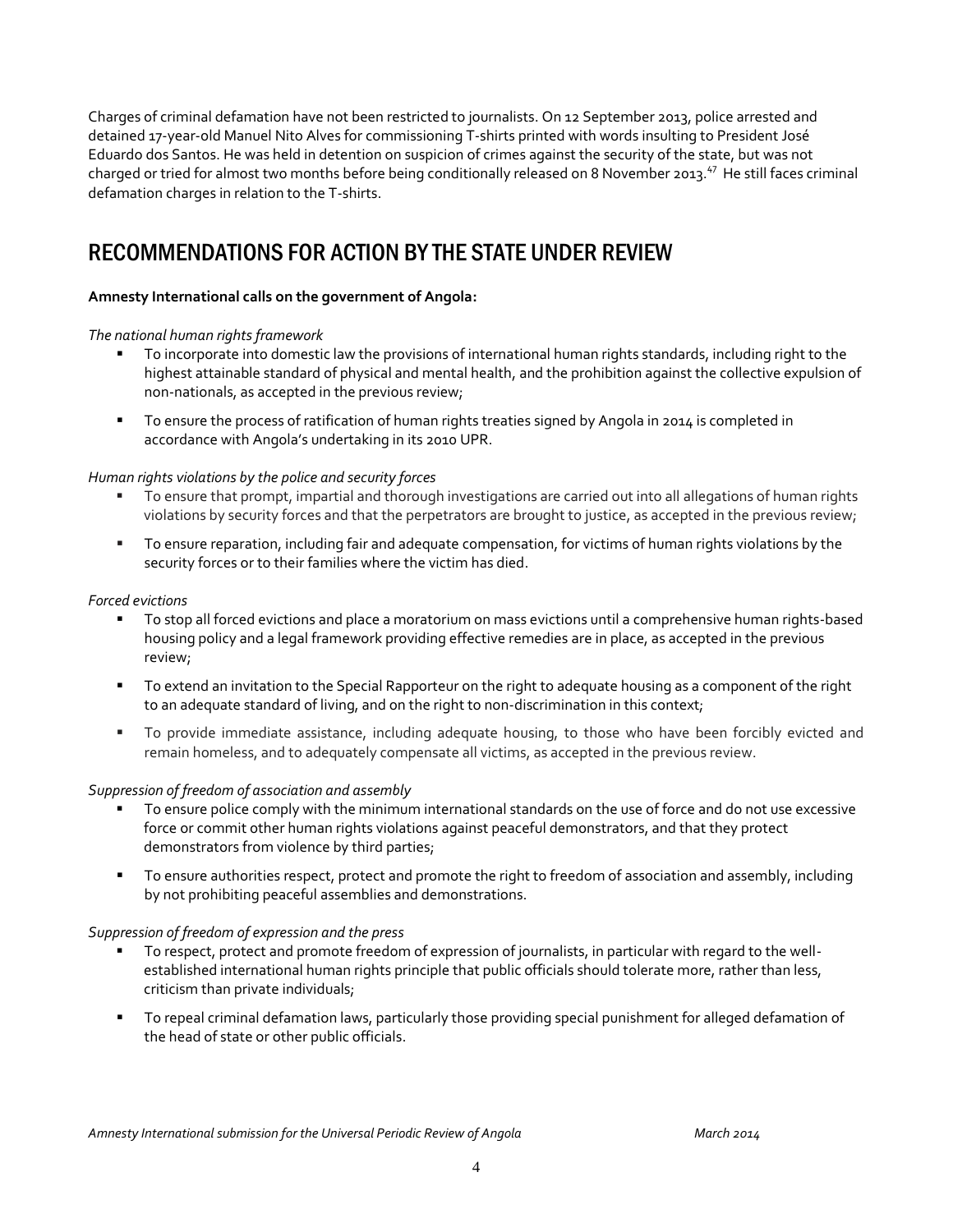### **ENDNOTES**

 $\overline{a}$ 

 $^1$  Report of the Human Rights Council on its fourteenth session, 18 June 2010, A/HRC/14/L.10. Other recommendations rejected included two related to resuming cooperation with the Office of the High Commissioner for Human Rights (OHCHR) in Angola made by Netherlands and the Republic of North Korea and two related to the decriminalisation of homosexuality made by France and the Czech Republic

 $^2$  Report of the Working Group of the Universal Periodic Review of Angola, 24 March 2010 (A/HRC/14/11), paragraph 36 recommendation by Brazil; paragraph 87 recommendation 37, 38 and 39 (Czech Republic, Spain and Slovakia)

<sup>3</sup> Ibid, paragraph, 87, recommendations 1, 6, 13 and 19 (Brazil, Belgium, Portugal and the Philippines)

4 Ibid, paragraph 87, recommendations 1,3, 6, 8, 9, 11,14, 15, 16,19,20, 21, 73, 75 (Brazil, Hungary, Belgium, Czech Republic, Azerbaijan, USA, Mexico, Germany, UK, Philippines, South Korea and Cote d'Ivoire, Sweden, Italy)

<sup>5</sup> Ibid, paragraph 87, recommendations 1,3, 9, 14, 19, 20, 21 and 22 (Brazil, Hungary, Azerbaijan, Mexico, Philippines, Republic of Korea, Côte d'Ivoire and Pakistan)

 $^6$  Ibid, paragraph 87, recommendations 12 and 17 (Portugal and Spain)

 $^7$  Ibid, paragraph 87, recommendations 5, 14 and 17 (France, Mexico, Spain)

 $^8$  Ibid, paragraph 87, recommendations 14 and 19 (Mexico and Philippines)

<sup>9</sup> Silva Alves Kamulingue and Isaías Sebastião Cassule disappeared on 27 and 29 May respectively. They were involved in the organization of a demonstration planned for 27 May by war veterans and former presidential guards to demand payment for pensions and salaries owed to them. Police initially denied any knowledge of the case, despite it being widely publicised in the country. In November 2013, the Public Prosecution Service publicly confirmed that four state agents had been arrested and detained for their kidnapping and murder.

<sup>10</sup> Despite an agreement in 2009 to stop expulsions between Angola and the DRC, the Angolan authorities have continued to expel Congolese nationals with recourse to human rights violations, including sexual violence. Amnesty International Report 2012, State of the World's Human Rights, Human Rights in the Republic of Mozambique (AI Index POL 10/001/2012) http://amnesty.org/en/region/angola/report-2012; and Amnesty International Report 2011, State of the World's Human Rights, Human Rights in the Republic of Mozambique (AI Index POL 10/001/2011) http://amnesty.org/en/region/angola/report-2011

<sup>11</sup> The Constitution of the Republic of Angola of 2010

12 Article 39

 $^{13}$ Article 21, 35(6) and 77

 $14$  Acceded to on 10/01/92

<sup>15</sup> Adopted 27 June 1981, OAU Doc. CAB/LEG/67/3 rev. 5, 21 I.L.M. 58 (1982), entered into force 21 October 1986

 $16$  Article 12(5)

 $17$  Article 36

<sup>18</sup> The Penal Code is currently under revision and the most recent version of the draft Penal Code which Amnesty International has had access to criminalizes torture, but it is not clear when this law will be passed.

<sup>19</sup> Disciplinary Regulations of the National Police, Article 5 includes provisions requiring complete obedience of police to orders and paragraph 48 of the same Article permits ill-treatment, insults or violence against detainees in the case of resistance, flight or attempted flight *("…abster-se de maltratar ou fazer qualquer insult ou violência …salvo se houver resistência, fuga ou tentativa de fuga.")*

20 Article 85

<sup>21</sup> Report of the Working Group of the Universal Periodic Review of Angola, 24 March 2010 (A/HRC/14/11), paragraph 87 recommendation 131 (Netherlands)

 $22$  Ibid, paragraph 87, recommendations 71 and 72 (Azerbaijan and Sweden)

<sup>23</sup> Ibid, paragraph 87, recommendations 131-137 (The Netherlands, Malaysia, Spain and Uruguay)

<sup>24</sup> Ibid, paragraph 87, recommendations 101-104 (Czech Rep, Norway, USA, UK) 107-110 (France, Norway, Canada, UK)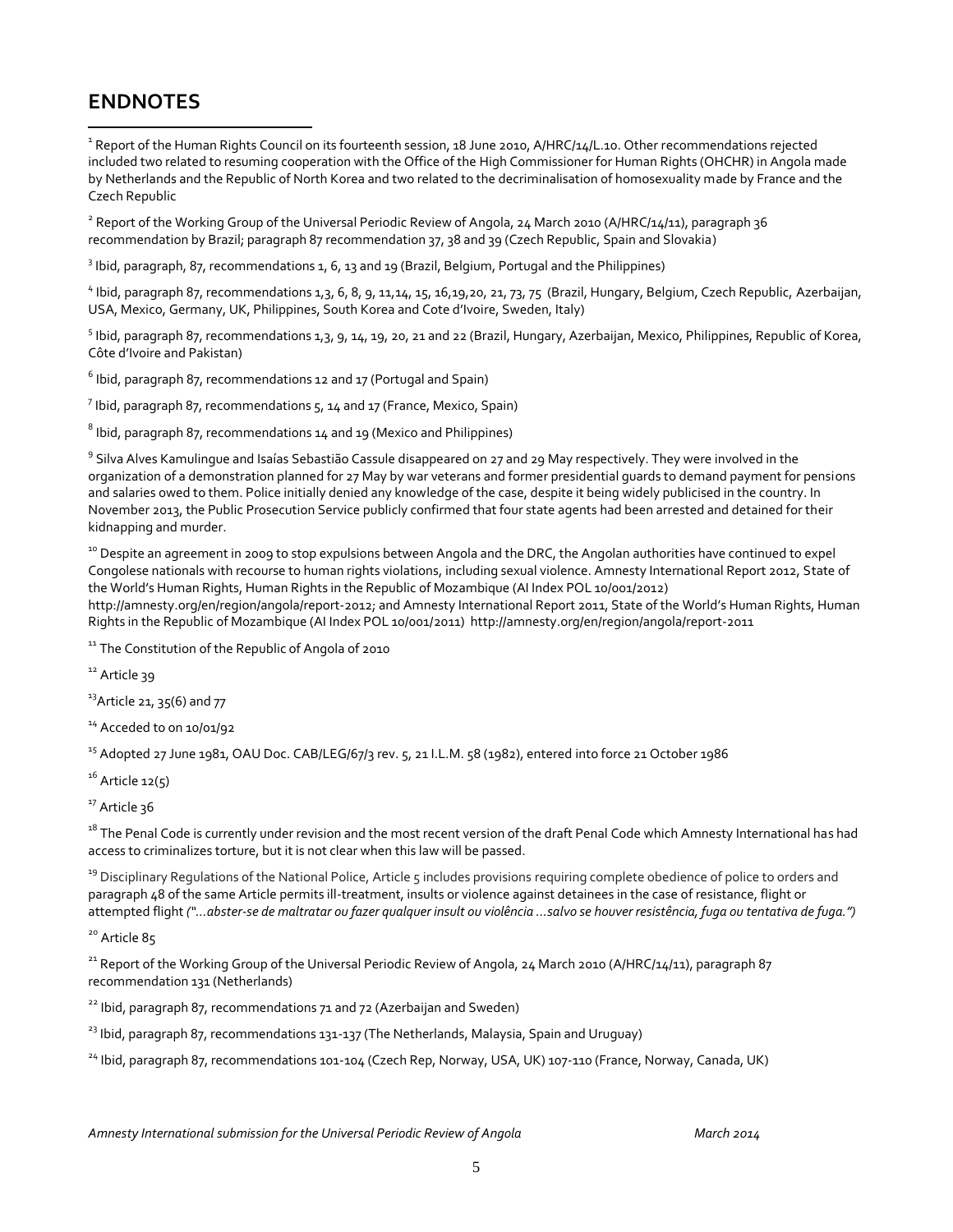<sup>25</sup> For further information see: Angola must not send detainees to Democratic Republic of Congo, 14 February 2013, <http://www.amnestyusa.org/news/news-item/angola-must-not-send-detainees-to-democratic-republic-of-congo>, Angola: 'Shocking' footage appears to show appalling abuse of prisoners, 23 August 2013[, http://www.amnesty.org/en/news/angola-shocking-footage](http://www.amnesty.org/en/news/angola-shocking-footage-appears-show-appalling-abuse-prisoners-2013-08-28)[appears-show-appalling-abuse-prisoners-2013-08-28](http://www.amnesty.org/en/news/angola-shocking-footage-appears-show-appalling-abuse-prisoners-2013-08-28) , ANGOLA: Angolan authorities must not suppress upcoming demonstrations, AFR 12/007/2013, 17 September 2013, [http://www.amnesty.org/en/library/asset/AFR12/007/2013/en/6e17262a-53c6-4fb0-9268-](http://www.amnesty.org/en/library/asset/AFR12/007/2013/en/6e17262a-53c6-4fb0-9268-64f848793dc0/afr120072013en.html) [64f848793dc0/afr120072013en.html;](http://www.amnesty.org/en/library/asset/AFR12/007/2013/en/6e17262a-53c6-4fb0-9268-64f848793dc0/afr120072013en.html) Angola: Protect free speech as youth activists attacked, 24 May 2012, [http://www.amnesty.org/en/news/angola-protect-free-speech-youth-activists-attacked-2012-05-24;](http://www.amnesty.org/en/news/angola-protect-free-speech-youth-activists-attacked-2012-05-24) Amnesty International Report 2013, State of the World's Human Rights, Human Rights in the Republic of Mozambique (AI Index POL 10/001/2013)

[http://www.amnesty.org/en/library/asset/POL10/001/2013/en/b093912e-8d30-4480-9ad1-acbb82be7f29/pol100012013en.pdf;](http://www.amnesty.org/en/library/asset/POL10/001/2013/en/b093912e-8d30-4480-9ad1-acbb82be7f29/pol100012013en.pdf)  Amnesty International Report 2012, State of the World's Human Rights, Human Rights in the Republic of Mozambique (AI Index POL 10/001/2012) [http://amnesty.org/en/region/angola/report-2012;](http://amnesty.org/en/region/angola/report-2012) and Amnesty International Report 2011, State of the World's Human Rights, Human Rights in the Republic of Mozambique (AI Index POL 10/001/2011)<http://amnesty.org/en/region/angola/report-2011>

<sup>26</sup> Angola must not send detainees to Democratic Republic of Congo, 14 February 2013[, http://www.amnestyusa.org/news/news](http://www.amnestyusa.org/news/news-item/angola-must-not-send-detainees-to-democratic-republic-of-congo)[item/angola-must-not-send-detainees-to-democratic-republic-of-congo](http://www.amnestyusa.org/news/news-item/angola-must-not-send-detainees-to-democratic-republic-of-congo)

<sup>27</sup> For example, police used force during anti-government demonstrations on 3 and 9 September, 11 November and 3 December 2011; on 10 March and 22 December 2012; as well as 30 March, 27 May and 19 September 2013

<sup>28</sup> For further information see Amnesty International 2012 and 2011 report at http://www.amnesty.org/en/region/angola/report-2012 an[d http://www.amnesty.org/en/region/angola/report-2011](http://www.amnesty.org/en/region/angola/report-2011)

<sup>29</sup> Cases include Abel Valentino allegedly killed by a police officer in Huambo on 29 April 2010; Mário Joveta Ramos reportedly killed by police officers in Rocha Pinto, Luanda on 9 March 2010; Dominguinha Ramos reportedly killed by police officers in Luanda on 9 March 2010; William Marques Luís "Líro Boy" and Hamilton Pedro Luís "Kadú" believed to have been killed by police officers in May 2010; two protestors shot by police in Bie Province in September 2011; Francisco dos Santos killed by a police officer in Luanda on 12 November 2011; Olívia Chaves killed by a police officer in Lubango in 2012; Manuel "Laranjinha" Francisco reportedly killed by police in custody on 3 October 2012; an unnamed motorcyclist shot by police in Kaundo Kubango on 27 December 2012; Alfredo Mbango killed in Moxico in January 2013; André Tchinguãlulu Sawimbo shot by a police officer in Huambo on 20 April 2013 apparently resulting in his death in hospital; and six unidentified youth allegedly killed by police in Huíla in 2013.

 $3^{\circ}$  In February 2013 over 700 families were forcibly evicted from their homes in Maiombe, Luanda by members of the military, Rapid Intervention Police and private security. Those evicted were moved to Kaope-Funda neighbourhood in Cacuaco, Luanda, but left without shelter, drinking water or sanitation. Among them was a woman and her less-than-week-old baby. Information from local housing NGO, SOS-Habitat received 8 February 2013; Aparato de Guerra Usado nas Demolições em Cacuaco, Maka Angola 5 February 2013 http://makaangola.org/2013/02/05/aparato-de-guerra-usado-nas-demolicoes-em-cacuaco/; http://www.lusomonitor.net/?p=291; and Demolições ilegais em Luanda fizeram dez mortos diz SOS Habitat, http://www.dw.de/demoli%C3%A7%C3%B5es-ilegais-emluanda-fizeram-dez-mortos-diz-sos-habitat/a-16974427

 $31$  Despite an official apology from the Huíla provincial government in April 2010 for the forcible eviction of 3 000 families a month earlier, there were reports of further forced evictions in Lubango in August and September 2010. Angola to forcibly evict hundreds of families, 22 August 2011,<https://www.amnesty.org/en/news-and-updates/angola-forcibly-evict-hundreds-families-2011-08-22>

<sup>32</sup> Amnesty International Report 2012, State of the World's Human Rights, Human Rights in the Republic of Mozambique (AI Index POL 10/001/2012)<http://amnesty.org/en/region/angola/report-2012>

 $33$  Luanda concorda em alojar vítimas das demolições de 2004, Voice of America, 7 June 2011, <http://www.voaportugues.com/content/article-06-07-2011-luandaagreement-voanews-123370798/1260426.html>

#### <sup>34</sup> Article 47 of the Constitution

 $\overline{a}$ 

<sup>35</sup> Some examples include (1) Hugo Kalumbo, Jesse Lufendo and a youth known only as David detained in Benguela during demonstrations on 10 March 2012, sentenced to a year imprisonment and a fine on 16 March 2012 are on conditional release pending decision of an appeal. (2) Hugo Kalumbo, Gabriel Chakussanga, Mateus Chiwale, Salomão "Alemão" Franciso, Baltazar Alberto and António João Ferreira Broas were arrested during a demonstration on 22 December 2012 and conditionally released on 28 December 2012, apparently due to the lack of sufficient evidence to hold in pre-trial detention. The charges against them remain. (3) Following a demonstration on 19 September 2013 Adolfo António, Adolfo Campos, Amândio Canhanga, Quintuango "Roussef" Mabiala, Pedro "Pedrowski" Teca, Roberto "Pastor" Gambá, Joel Francisco and Antonio Feriera "Belenguete" were brought before a court on 20 September on charges of contempt of authorities, apparently because they had disobeyed the instructions of the police not to demonstrate. They were conditionally release pending trial on 23 September 2012, but re-arrested moments after their release. On 23 September they were taken back to court on the charges of contempt of authorities and new charges of causing a disturbance. They